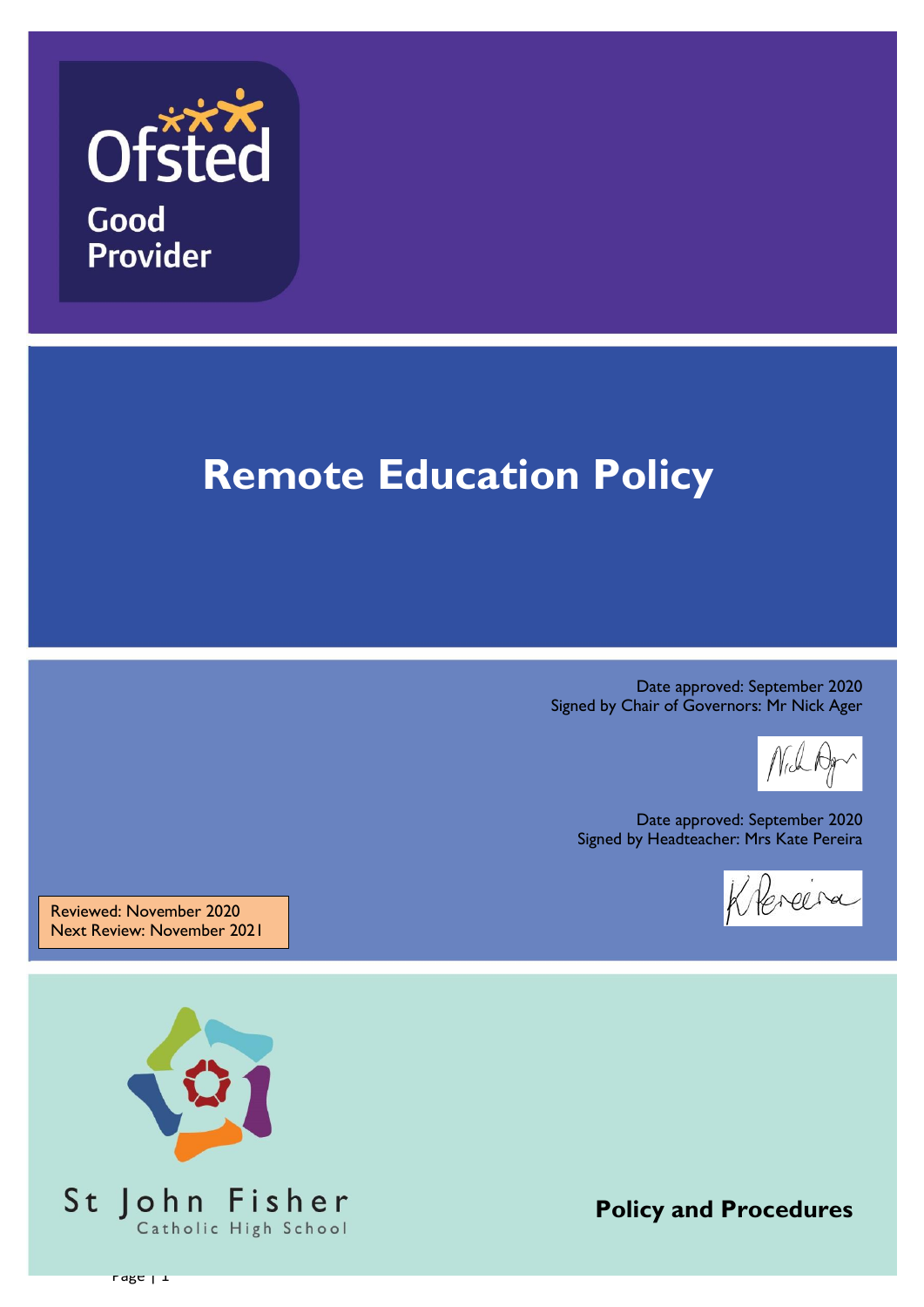# **Remote Education Policy**

**'I have come that they may have life and have it to the full' (John 10:10)**

# **1. Aims**

This Remote Education Policy aims to:

- Outline the school's approach to educating pupils who will not be attending school, as a result of government guidance or the closure of a bubble
- Make clear our expectations of staff who are self-isolating but healthy and able to continue planning, teaching and assessing pupils' work
- Ensure that remote education is offered as soon as it becomes necessary
- Ensure consistency in the approach to remote learning for all pupils, including those with SEND, who aren't in school through use of quality online and offline resources
- Provide clear expectations members of the school community with regards to delivering high quality interactive remote learning
- Include continuous delivery of the school's broad curriculum, as well as support of pupils' wellbeing
- Ensure that pupils learn new facts and concepts, as well as reinforcing prior learning
- Ensure that pupils engage in learning they would have completed had they been in school as normal
- Ensure that online tools used enable appropriate interaction with pupils, the assessment of their work and the provision of feedback
- Provide training for staff about the appropriate use of online platforms so that pupils and staff are effectively safeguarded and that data protection guidelines are adhered to
- Support effective communication between the school and families so that parents and pupils can access and make the best use of resources
- Ensure that pupils who lack any necessary equipment have this sourced for them

# **2. Who is this policy applicable to?**

- Children who are absent because they are awaiting test results and the household is required to self-isolate. The rest of their school bubble are attending school and being taught as normal. Individual pupils who are unable to attend will be supported on a case-by-case basis by providing them with work which will broadly mirror that being taught to the rest of the class who remain in school
- Children who are part of a whole bubble, who are not permitted to attend school because a member of their bubble has tested positive for Covid-19.

# **3. Resources**

Resources to deliver this Remote Education Plan include:

- Online tools/school subscriptions for KS3/KS4/KS5
- Staff CPD on using Teams and other online resources
- Information for parents via SchoolComms and Newsletter
- Use of video in some subject areas where appropriate
- Printed learning packs for students who do not have access to Teams from home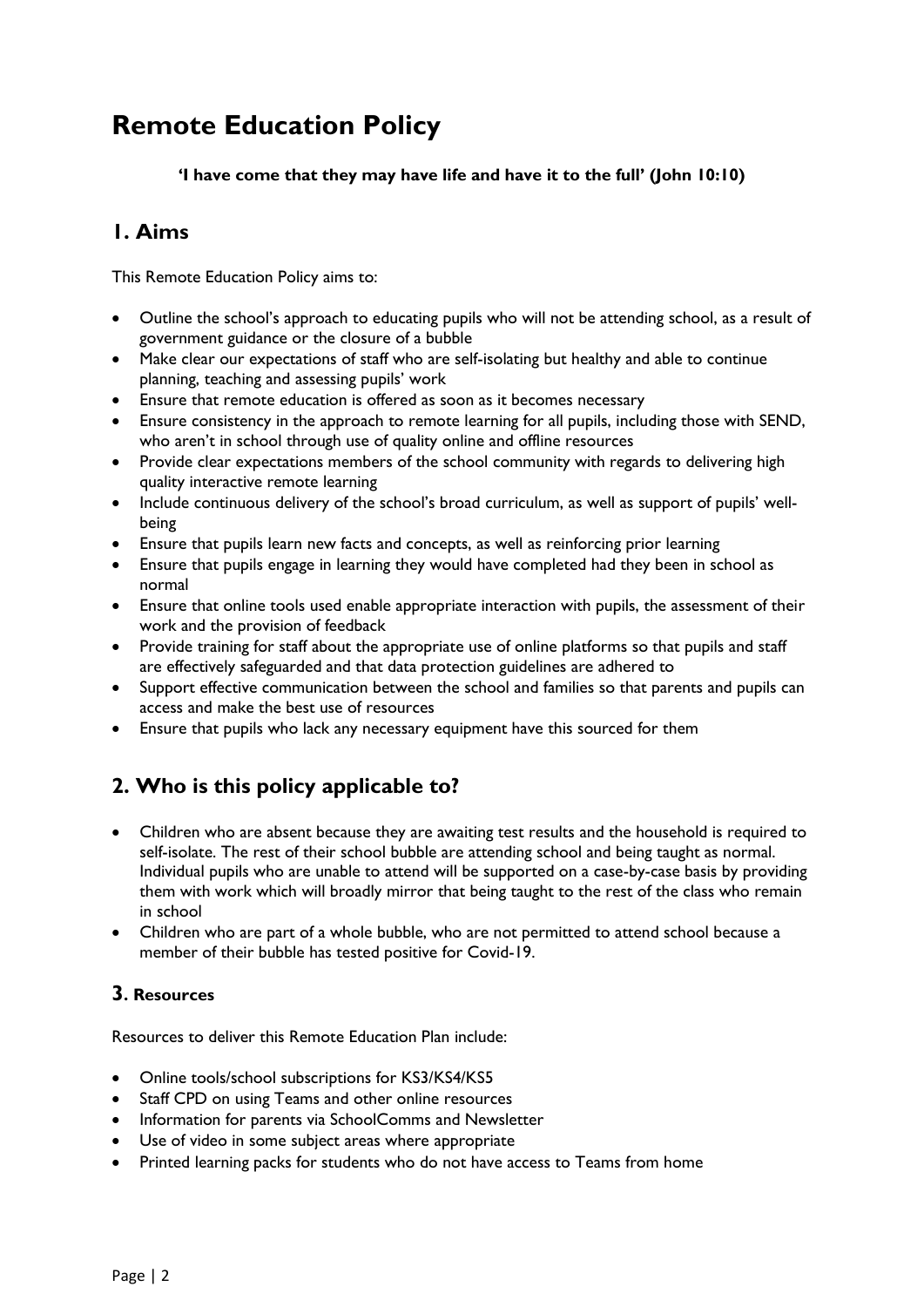The detailed remote learning planning to deliver this policy can be found in the appendices:

- Contingency Plans for remote learning (National Education restrictions tiers 1- 4)
- Safeguarding Policy Including COVID section in regard to remote learning
- Behaviour Policy COVID section in regard to remote learning

The detailed resources to deliver this policy can be found on TEAMS in the W Drive.

# **4. Approaches to Learning: Our Principles**

The following principles, informed by the DfE's requirements in respect of remote learning, underpin our approach:

- Planning will be informed by the feedback from previous remote learning
- Pupils will study a broad range of subjects-as they would in school
- Pupils will learn new facts and concepts, as well as completing activities that reinforce their prior learning.
- Those who cannot attend school will access similar learning to that which their bubble is completing within school
- Activities will be varied and not solely consist of 'screen time'; for example they may be asked to design or make something as part of Art or Product Design
- Teachers will have access to a wide variety of resources to share remotely, such as Twinkle, Nearpod, Kahoot, Oak National Academy.
- Resources will be quality assured by subject and senior leaders, who will regularly monitor the work being set, received and marked.
- Staff will have the training they need to provide online learning safely, including a written policy.
- All pupils will have access to the resources they need to learn. We will ensure this by conducting a survey to establish provision at home and, where appropriate and possible provide support.
- Teachers will communicate the purpose of activities and their success criteria for pupils, by Teams.
- Pupils will access remote learning resources as part of in-school delivery, so that they become used to these ways of working, by their PSHE and IT lessons. All homework will be set, submitted and marked where appropriate via Teams.
- SEND will not be a barrier to accessing the curriculum at home, because the school will work in partnership with families by providing bespokeTA support directly to individual students
- COVID catch-up funding will be used effectively to provide online support and tutoring.
- Staff workload will be managed by providing extra department meetings and personal time on a Tuesday afternoon. Use of established digital resources.
- Leaders will measure engagement in remote learning by generating data of its use and use this information to review provision and make changes as necessary.

# **5. Working with Parents**

- We are committed to working in close partnership with families, and providing remote learning in different ways when that is necessary to suit the needs of particular pupils, such as those who have special educational needs and disabilities (SEND).
- We will provide guidance to parents on how to use Teams through the newsletter and written correspondence.
- Resources will be shared with pupils and parents via Teams or post where necessary.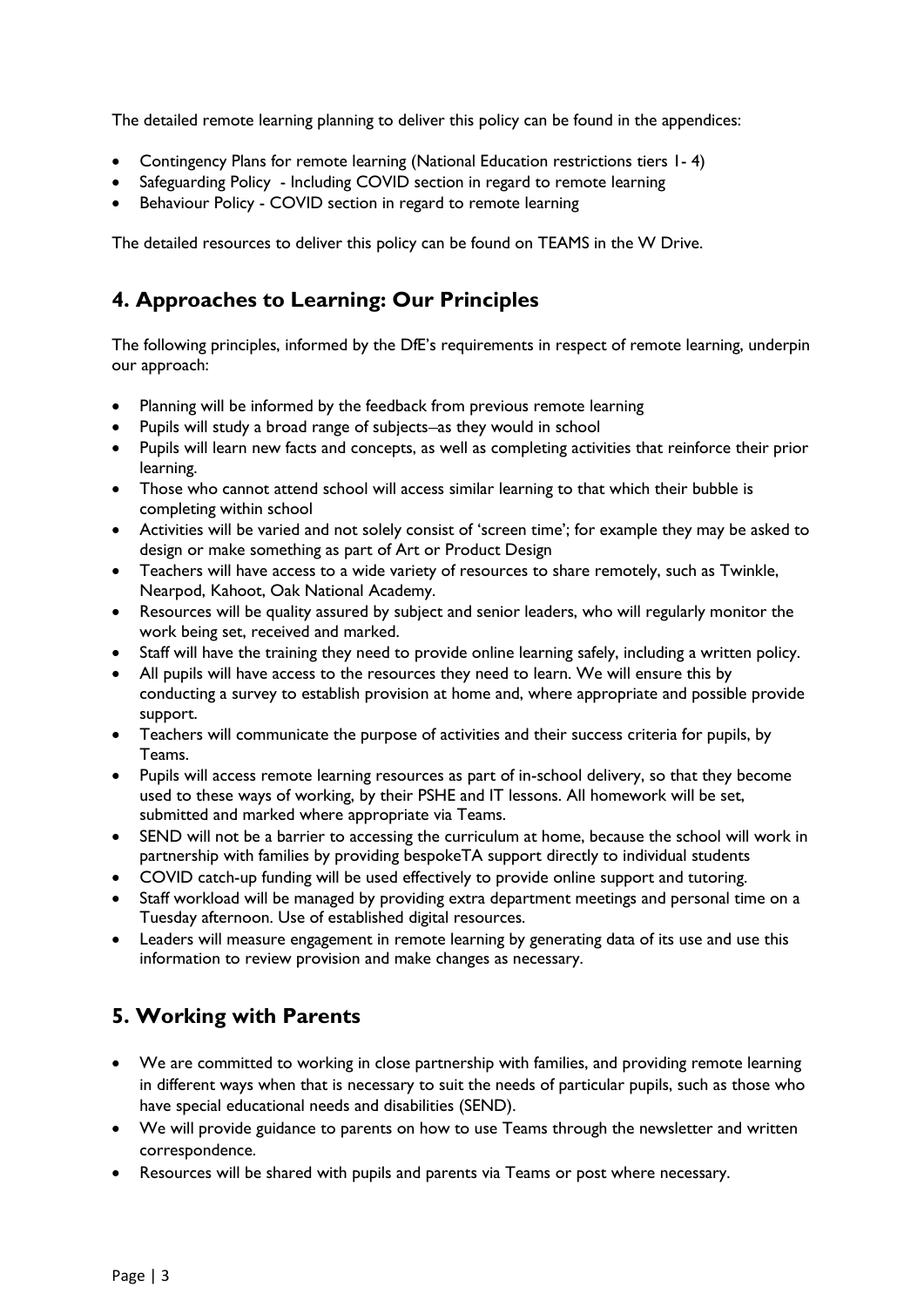- We would encourage parents to support their children's work, and to establish a routine based around the school day wherever possible. Though we appreciate that this may more challenging for some.
- Should parents be unable to access online work for any reason, they should contact the Student Support Officer so that other arrangements can be made such as hard copies of work to be collated and sent home.
- All children sign an 'Acceptable Use Policy' at school which includes e-safety rules. This applies when children are working on computers at home. Pupils and their parents should remember that.

# **6. Roles and Responsibilities**

# **Senior and Subject Leaders:**

Alongside any teaching responsibilities, senior/subject leaders are responsible for:

- Adapting schemes of learning so that teachers are aware of how the intended key components can be taught remotely
- Co-ordinating the remote learning approach across the school including monitoring pupils' engagement
- Lead virtual meetings to ensure consistency across the year/subject
- Monitoring the effectiveness of remote learning, including by student, teacher and parent voice.
- Ensuring that staff, pupils and parents benefit from appropriate guidance about remote learning
- Ensuring that resources fully support teachers and pupils so that remote learning can take place without hindrance in this respect
- Monitoring the security of remote learning systems, including data protection and safeguarding considerations

## **Teachers:**

Teachers will be provided with the necessary training on how to use Teams and other online resources.

When providing remote learning, teachers must be available between normal school hours. Teachers unable to work for any reason during this time should contact Di Wentworth or Angela Goulding though the usual channels.

When providing remote learning, teachers are responsible for setting and assessing work and communicating with students.

## **Setting work:**

- Teachers will set work for the pupils in their classes and ensure that the students know what the expectations are in completing and submitting that work.
- The work set should follow the usual timetable for the class had they been in school, wherever possible
- Teachers will set work using the agreed online platform Teams Set lessons for all students who are absent for each topic of study are saved on Teams in the W:Drive so teachers will need to direct students in their classes to that area.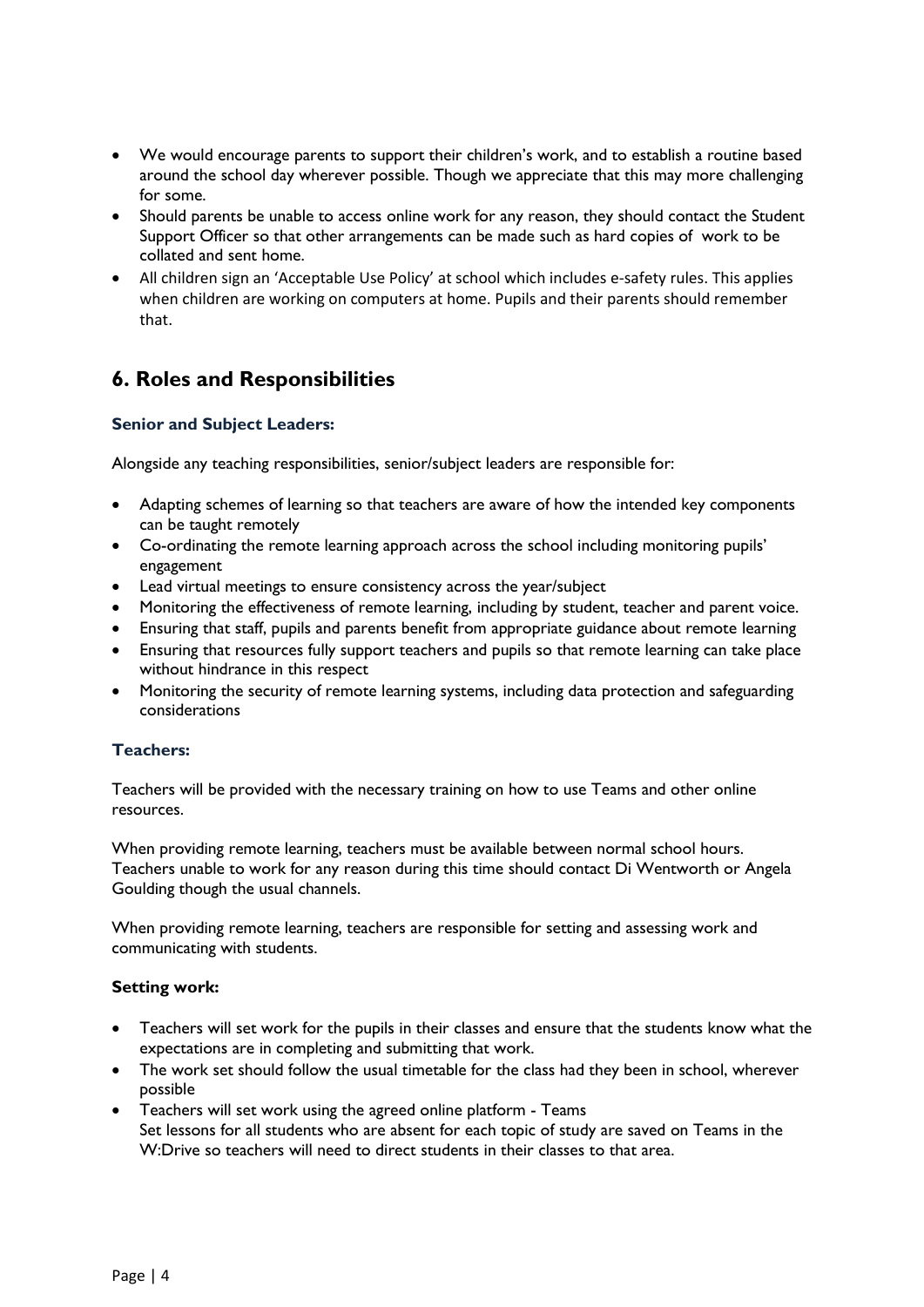# **Providing feedback on work:**

Feedback for work must be provided in line with the school and department policy

Keeping in touch with pupils who are not in school and their parents:

- Staff (SSOs/HOH) are expected to make weekly contact, via emails / TEAMS /Phone
- If there is a concern around the level of a pupil's engagement, the teacher should inform their line manager who will pass this to SSO/HoH.
- Teachers should only use their school email address to communicate with parents and pupils. All parent/carer emails should come through the school admin account.
- Teachers should check emails at least once in the morning and once in the afternoon and should respond to all parents within 24 hours. If the matter cannot be resolved within that period, the teacher will acknowledge the email and explain to the parent the reasons for the delay and the actions they are taking
- Where a family displays difficult behaviour or is unable/unwilling to comply, teachers will contact the Pastoral Team
- Calls made using personal phones must have 141 inserted before the recipient's number so that their phone number is hidden from view
- Staff will respond promptly to requests for support from families at home (within 24 hours)
- Any complaints or concerns shared by parents or pupils should be reported to the relevant Leader as usual and for any safeguarding concerns, refer immediately to the DSL.

Staff who are required to self-isolate are expected to:

- Follow the normal reporting procedure for planned absence
- Following contact with school, the school business manager may set up a referral to Occupational Health to support that individual
- Obtain a test and share the result of it with school so that appropriate plans can be made
- If unwell themselves, teachers will be covered by another staff member. Planning and other activities will not be undertaken until the teacher is fit for work.
- If the teacher is well, they should continue to work from home by planning and marking and if appropriate and depending on circumstances, teach lessons remotely. They may be directed to complete tasks as their timetable permits to support learning and other staff in school.

## **Teaching Assistants**

Teaching assistants must be available during their usual working hours.

If they are unable to work for any reason during this time, for example due to sickness or caring for a dependent, they should report this using the normal absence procedure.

During the school day, teaching assistants must complete tasks as directed by a member of the SLT. The following tasks/roles are examples and do not constitute an exhaustive list:

- Cover in other areas of the school as directed by the Headteacher or SENCOs
- Assisting the class teacher with supporting pupils
- Preparing home learning resources
- Undertake remote and/or online CPD training
- Attend virtual meetings with colleagues
- Communicate with parents
- Completion of work that accords with school improvement priorities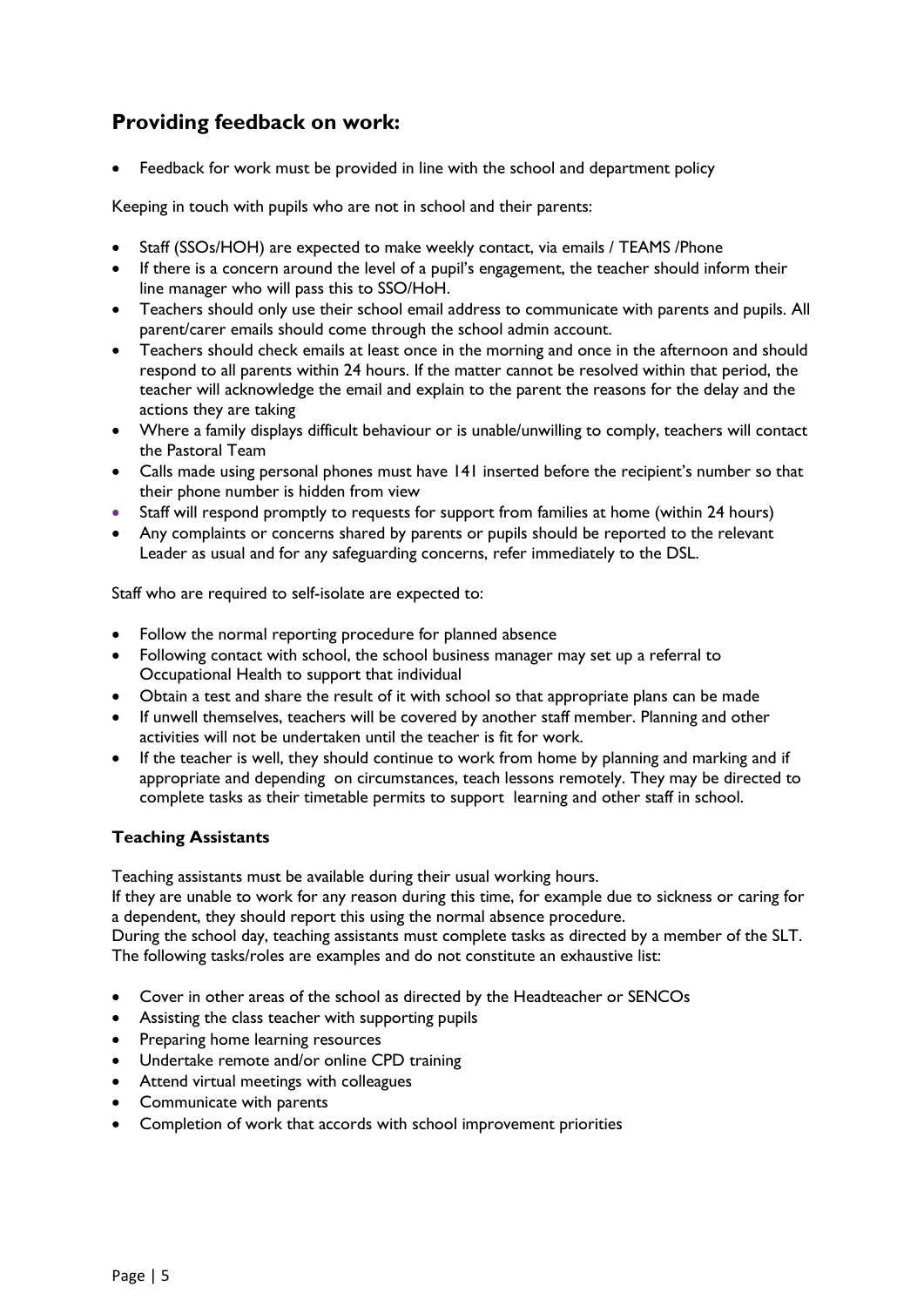# **Designated Safeguarding Lead**

The DSL is responsible for managing and dealing with all safeguarding concerns. For further information, please see the Safeguarding and Child Protection Policy.

# **The SENCO**

Liaising with the ICT technicians to ensure that the technology used for remote learning is accessible to all pupils and that reasonable adjustments are made where required.

- Ensuring that pupils with EHC plans continue to have their needs met while learning remotely, and liaising with the headteacher and other organisations to make any alternate arrangements for pupils with EHC plans and IHPs
- Identifying the level of support required by pupils

### **The Business Manager**

- Ensuring value for money when arranging the procurement of equipment or technology.
- Ensuring that the school has adequate insurance to cover all remote working arrangements.

### **IT Technicians**

IT technicians are responsible for:

- Fixing issues with systems used to set and collect work
- Helping staff with any technical issues they are experiencing
- Reviewing the security of remote learning systems and flagging any data protection breaches to the data protection officer
- Assisting pupils and parents with accessing the internet or devices

#### **Pupils and Parents**

Staff can expect pupils learning remotely to:

- Be contactable during the school day
- Complete work to the deadline set by teachers
- Seek help if they need it, from teachers or teaching assistants
- Alert teachers if they're not able to complete work

Staff can expect parents with children learning remotely to:

- Wherever possible, maintain a regular and familiar routine, following the usual school day.
- Support their children to read books at home or access online reading resources.
- Support their children's work as far as they are able, by discussing the work together and making appropriate plans for its completion. This can include providing a suitable place to work and encouraging their children to focus
- Make the school aware if their child is sick or otherwise cannot complete work, or if the online platform does not work on their devices, whereupon alternative resources will be offered
- Seek help from the school if they need it, communicating with class teachers by TEAMS or by contacting the school office by emailing Enquiries.
- Be respectful when making any complaints or concerns known to staff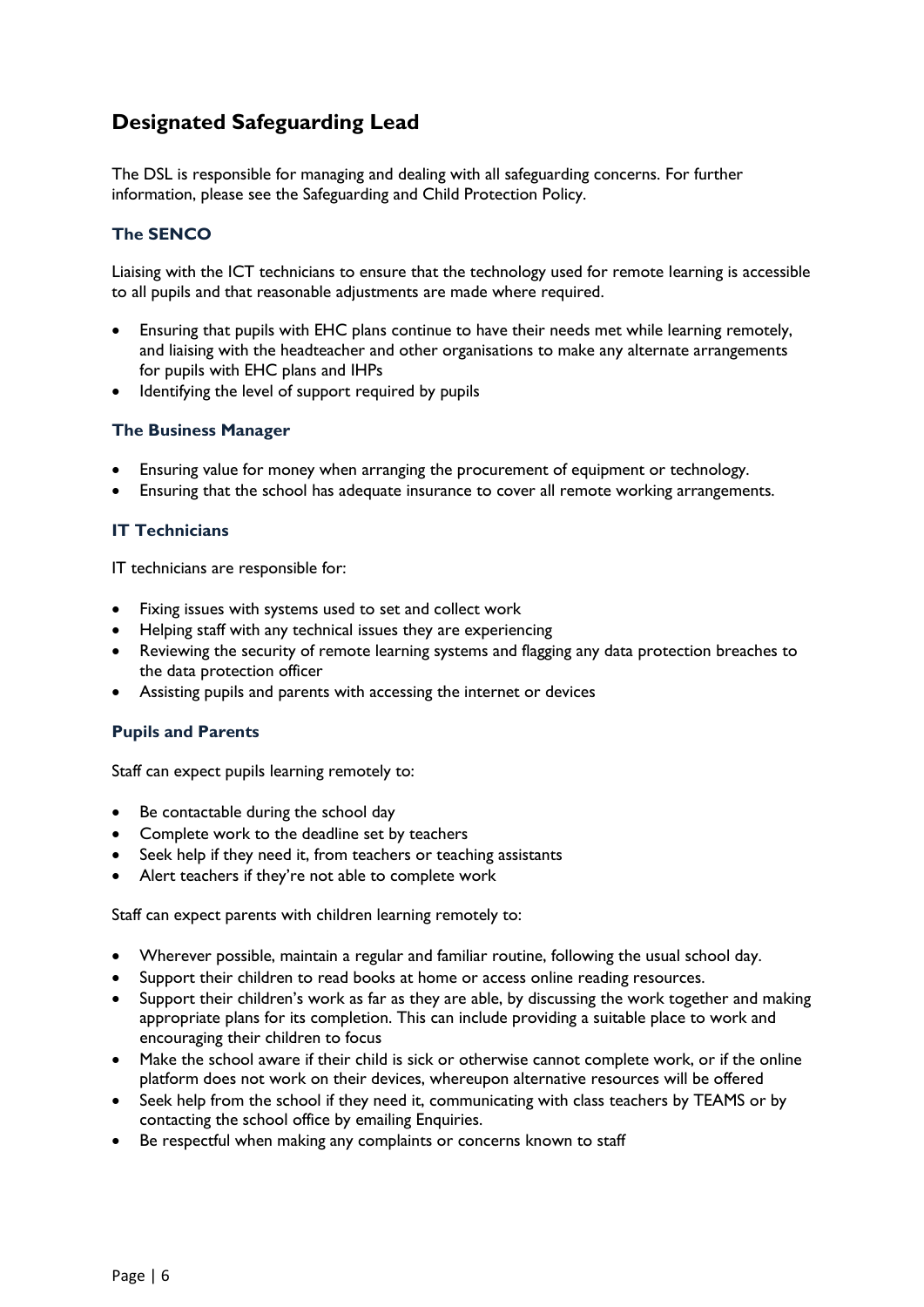# **Governing Body**

The governing body is responsible for:

- Monitoring the school's approach to providing remote learning to ensure education remains as high quality as possible
- Ensuring that staff are certain that remote learning systems are appropriately secure, for both data protection and safeguarding reasons

# **Support staff (Admin)**

- Support parents by answering queries by phone or email
- Provide reprographic support, collating and posting of information for students without access to IT
- Provide support to staff as required

## **7. Personal Data**

Staff members may need to collect and/or share personal data, such as information on pupils' attainment or their contact details. This is necessary in furtherance of the school's official functions and therefore individuals will not need to provide authorisation for this to happen. However, staff are reminded to collect and/or share as little personal data as possible online, and should speak to their line manager if they are unsure. Teachers and teaching assistants should not store pupils' personal data on their own electronic devices.

## **8. Keeping Devices Secure**

All staff members will take appropriate steps to ensure their devices remain secure. This includes but is not limited to:

- Using strong password protection, with passwords that are at least 8 characters, with a combination of upper and lower case letters, numbers and special characters
- Ensuring the hard drive is encrypted, so that if the device is lost or stolen the files on the hard drive cannot be accessed by attaching it to a new device
- Making sure the device locks automatically if left inactive for a period of time
- Not allowing family or friends to use the device
- Storing the device securely to avoid theft
- Ensuring that anti-virus and anti-spyware software is up to date
- Installing updates to ensure that the operating system remains up to date

## **9. Safeguarding**

Staff should ensure that all safeguarding concerns are reported immediately to a safeguarding officer. If you are unable to contact someone and it is an urgent matter, speak to a member of the senior leadership team. All safeguarding policies and procedures continue to apply. Please follow the guidance that you were given during the annual update training in September 2020.

Staff must ensure all communication with parents and pupils is conducted through the school email following normal guidance and ensure this remains professional.